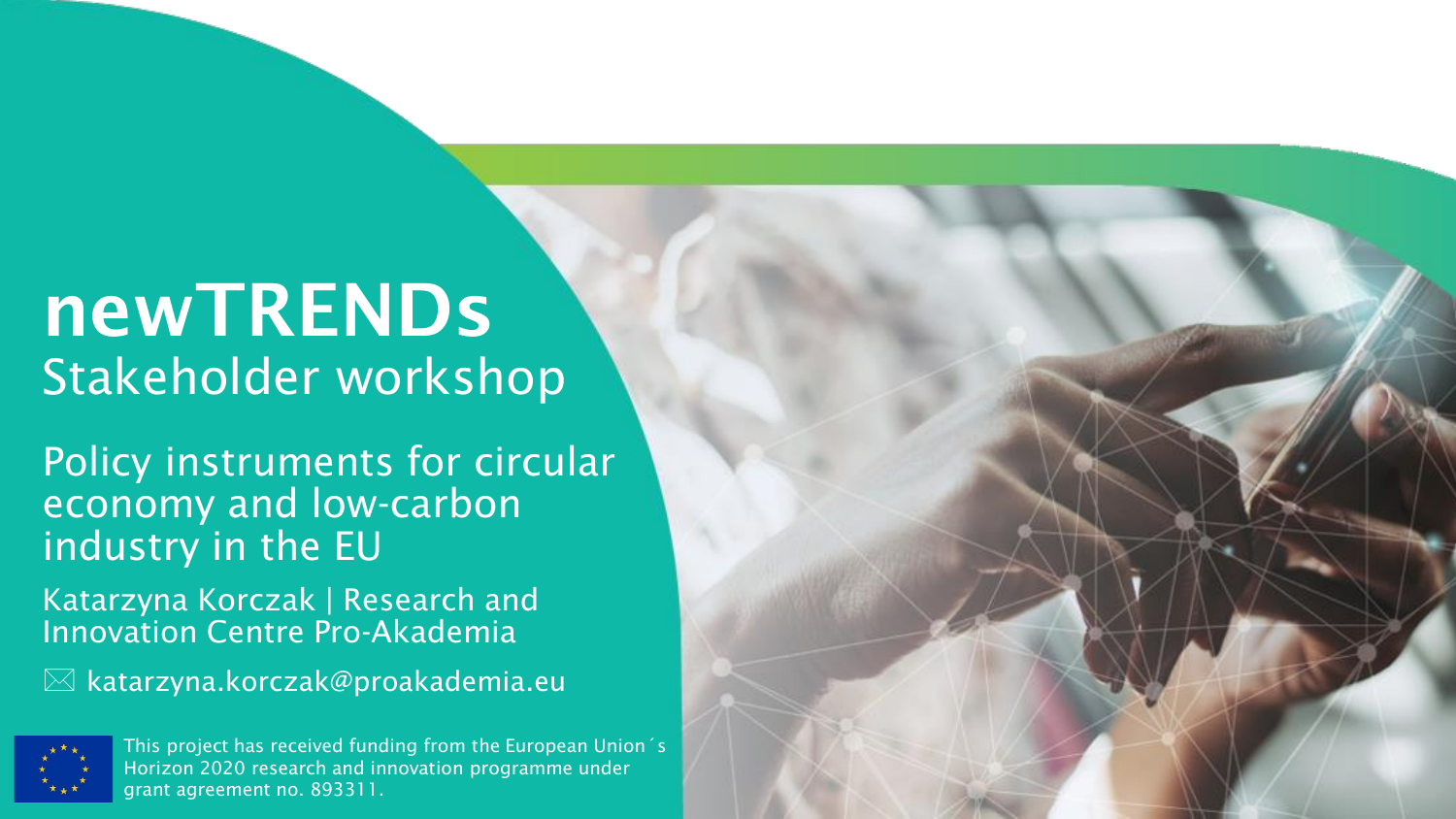# RESEARCH QUESTIONS

- What policy instruments does the EU use to support the transition towards circular economy and low-carbon industry?
- What are the demand-side policy needs at European level?



#### Policy instruments

all rules and regulations, both formal and informal, that shape and determine the environment of a given trend

















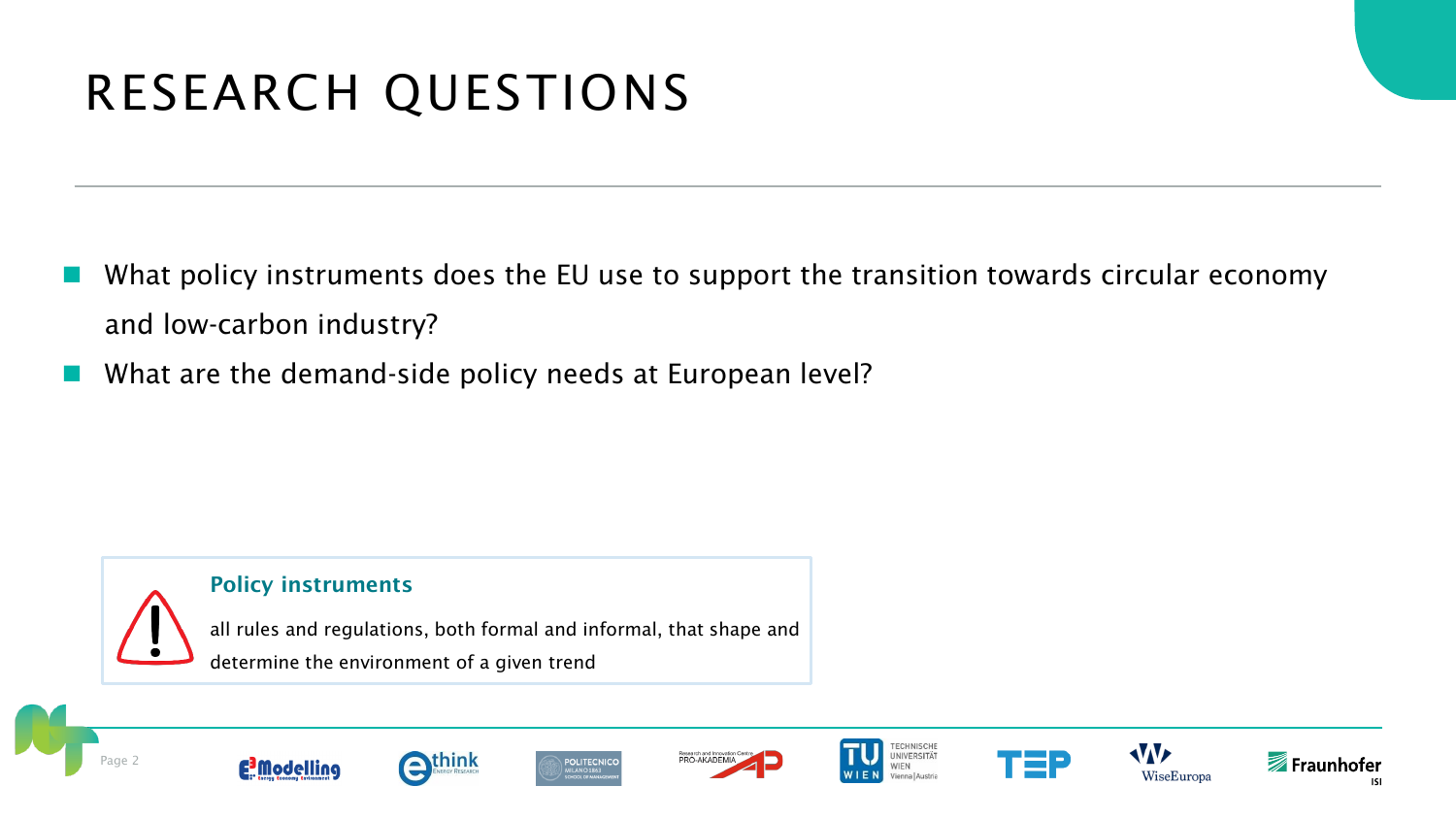# METHODS - WORKFLOW



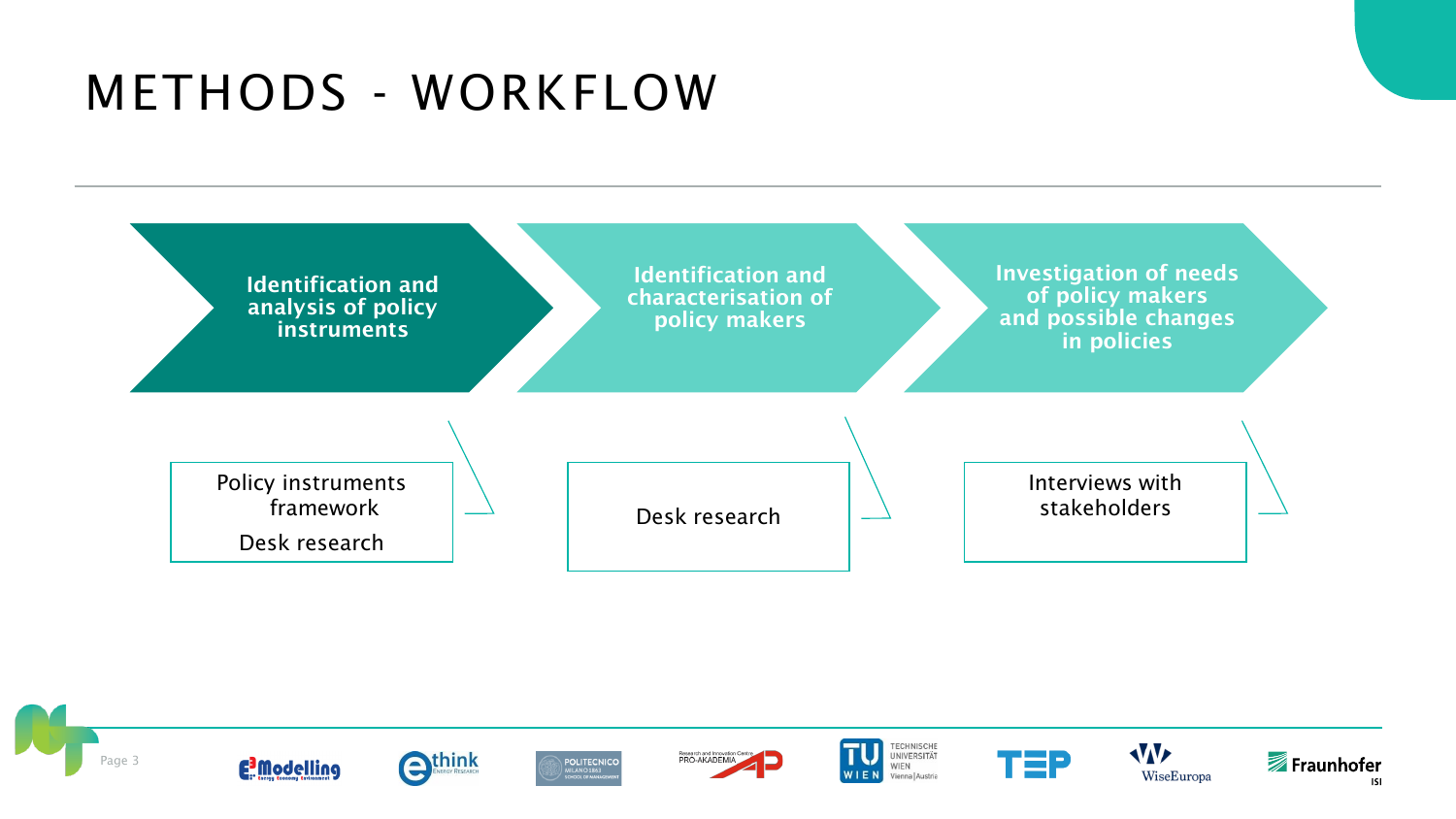## METHODS: POLICY INSTRUMENTS FRAMEWORK

| <b>Policy area</b>      | <b>Policy type</b>          | <b>Policy instrument</b>                 |  |  |
|-------------------------|-----------------------------|------------------------------------------|--|--|
|                         |                             | Building/grid codes and standards        |  |  |
|                         | Codes/standards/ mandates   | <b>Product standards</b>                 |  |  |
|                         |                             | Sectoral standards                       |  |  |
| <b>Regulation</b>       |                             | Auditing                                 |  |  |
|                         | Obligation schemes/quotas   | <b>Obligation schemes</b>                |  |  |
|                         |                             | <b>Carbon Emissions Reduction Target</b> |  |  |
|                         | Other regulation            | Energy market regulations                |  |  |
|                         | Direct investment           | Government procurement                   |  |  |
|                         |                             | RD&D funding                             |  |  |
|                         |                             | <b>Tariffs</b>                           |  |  |
| <b>Economic and</b>     | Fiscal/financial incentives | Grants and subsidies                     |  |  |
| financial instruments   |                             | Loans/soft loans                         |  |  |
|                         |                             | Taxes-tax relief/exemption               |  |  |
|                         |                             | User charges                             |  |  |
|                         | Market-based instruments    | GHG emissions allowances trading scheme  |  |  |
|                         |                             | White certificates                       |  |  |
|                         | Performance labels          | <b>Endorsement label</b>                 |  |  |
|                         | Information campaigns       |                                          |  |  |
| <b>Soft instruments</b> |                             | Negotiated Agreements (Public-private)   |  |  |
|                         | Voluntary approaches        | <b>Public Voluntary Schemes</b>          |  |  |
|                         |                             | Unilateral Commitments (Private)         |  |  |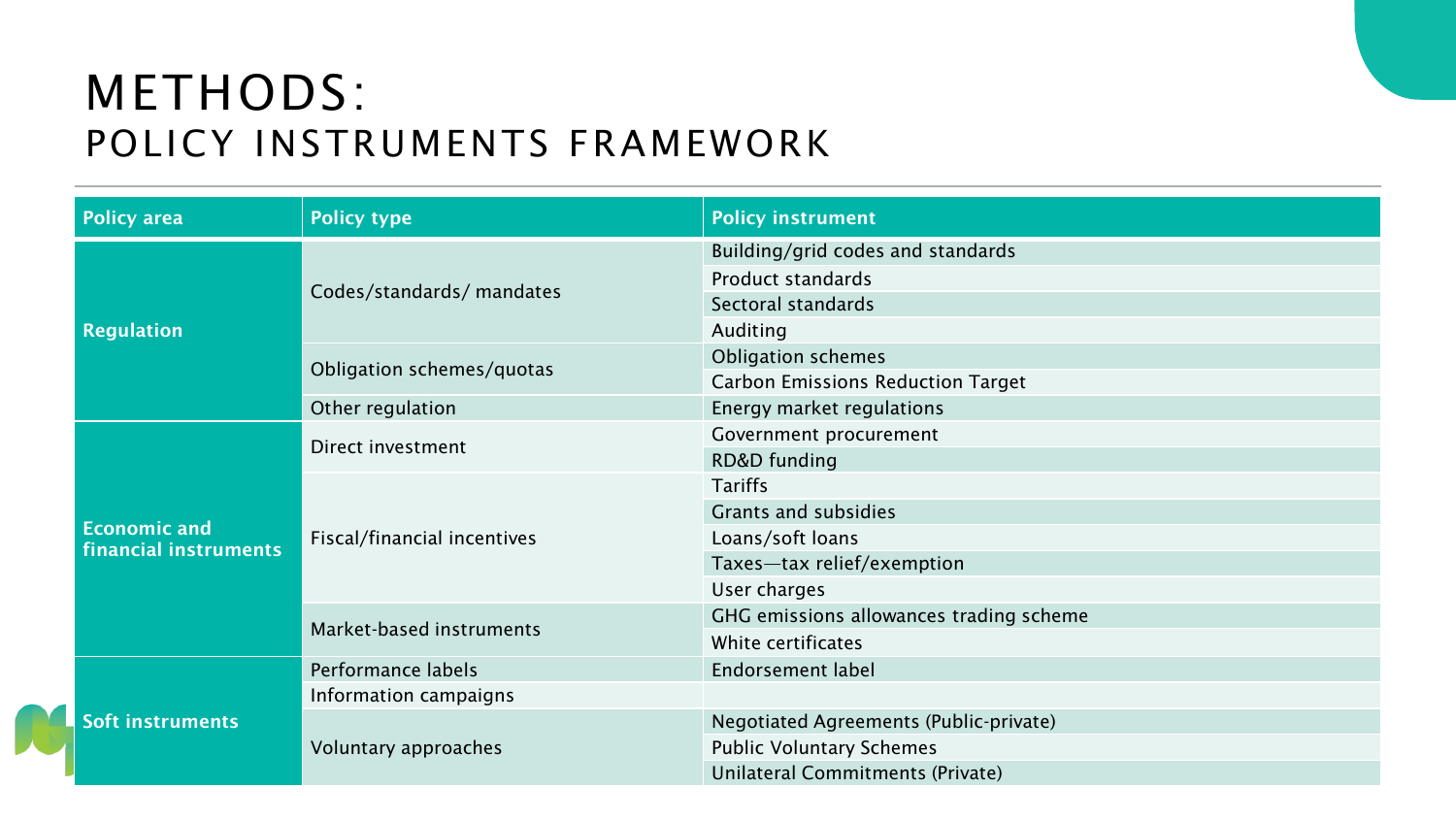### EXISTING POLICY INSTRUMENTS IDENTIFIED AT EU LEVEL

#### **Regulations**

| Codes/standards/<br>mandates        | Building/grid codes and<br>standards               | Energy performance of building directive<br>٠                                                                                                                                                     |  |  |
|-------------------------------------|----------------------------------------------------|---------------------------------------------------------------------------------------------------------------------------------------------------------------------------------------------------|--|--|
|                                     | <b>Product standards</b>                           | Eco-design Directive, Energy Labelling Regulation, Harmonised European Standards<br>$\overline{\phantom{a}}$<br>General product safety directive<br><b>Construction Products Regulation (CPR)</b> |  |  |
|                                     | Sectoral standards                                 | <b>Waste Framework Directive</b><br>A hydrogen strategy for a climate-neutral Europe<br>$\overline{\phantom{a}}$                                                                                  |  |  |
|                                     | <b>Auditing</b>                                    | The monitoring framework for the circular economy [COM(2018)29]<br>$\overline{\phantom{a}}$                                                                                                       |  |  |
| <b>Obligation</b><br>schemes/quotas | <b>Obligation schemes</b>                          | <b>Waste Framework Directive</b><br>$\sim$<br>Directive on packaging and packaging waste<br>The Directive on the landfill of waste<br><b>Directive 2018/849</b>                                   |  |  |
|                                     | <b>Carbon Emissions</b><br><b>Reduction Target</b> | <b>EU ETS</b><br>$\overline{\phantom{a}}$                                                                                                                                                         |  |  |
| <b>Other regulation</b>             |                                                    | The EU action plan for the Circular Economy<br>$\overline{\phantom{a}}$<br>The Raw Material Initiative<br>The Strategy for plastics                                                               |  |  |
|                                     | Energy market regulations                          | The Internal energy market<br>$\overline{\phantom{a}}$<br>The Energy Union<br>The Clean energy package                                                                                            |  |  |

















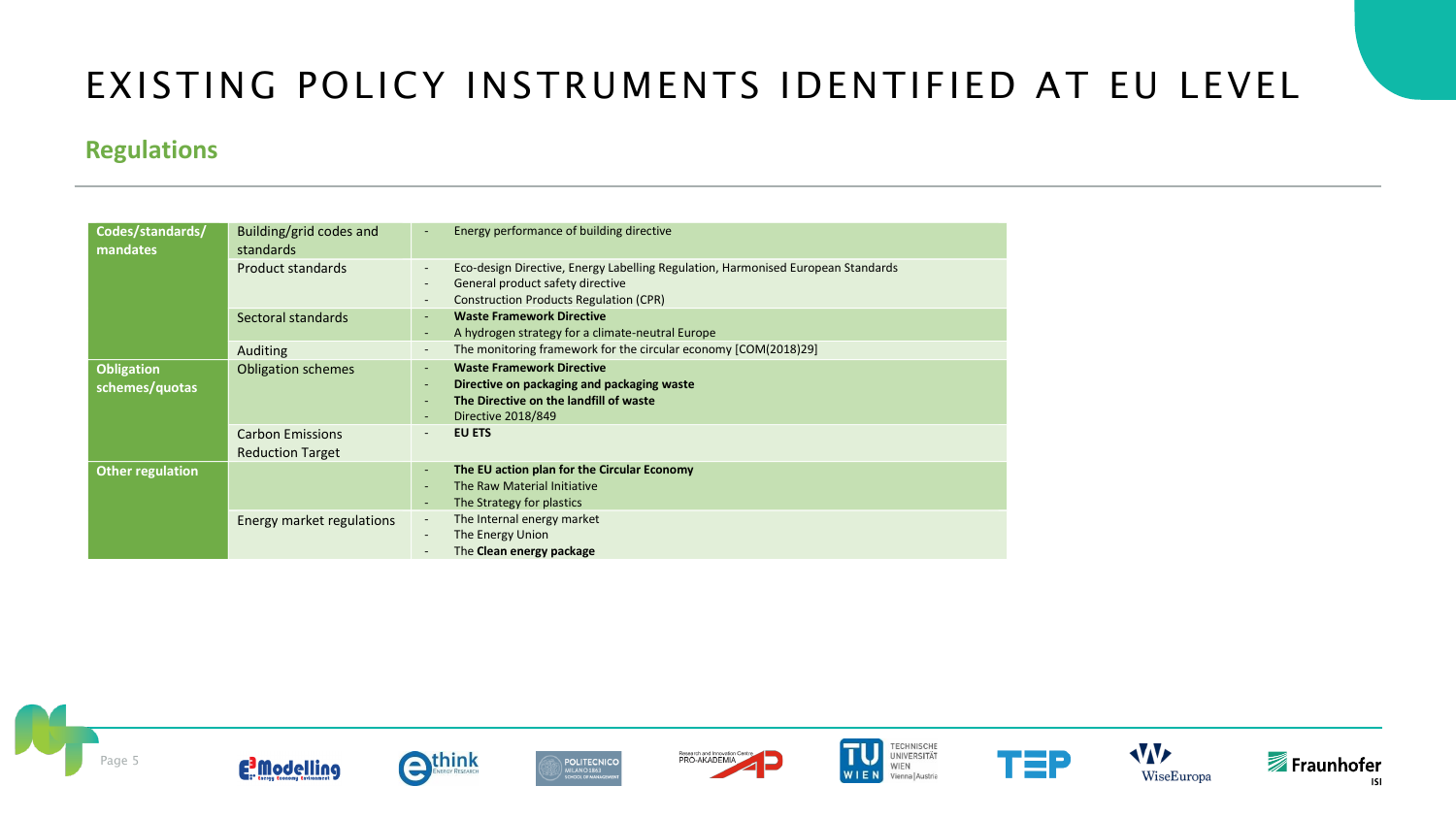## EXISTING POLICY INSTRUMENTS IDENTIFIED AT EU LEVEL

#### **Economic and financial instruments**

| Direct investment | Government procurement             | 7 - 7                    | Green public procurement                                                 |
|-------------------|------------------------------------|--------------------------|--------------------------------------------------------------------------|
|                   | RD&D funding                       | $\overline{\phantom{a}}$ | <b>Horizon Europe</b>                                                    |
|                   | <b>Grants and subsidies</b>        | $\blacksquare$           | European Regional Development Fund (ERDF) and Just Transition Fund (JTF) |
|                   | Loans/soft loans                   | $\overline{\phantom{a}}$ | European Investment Bank                                                 |
| Market-based      | GHG emissions allowances trading - |                          | The EU Emissions Trading System                                          |
| instruments       | scheme                             |                          |                                                                          |
|                   | White certificates                 | $\blacksquare$           | The White certificates scheme                                            |

















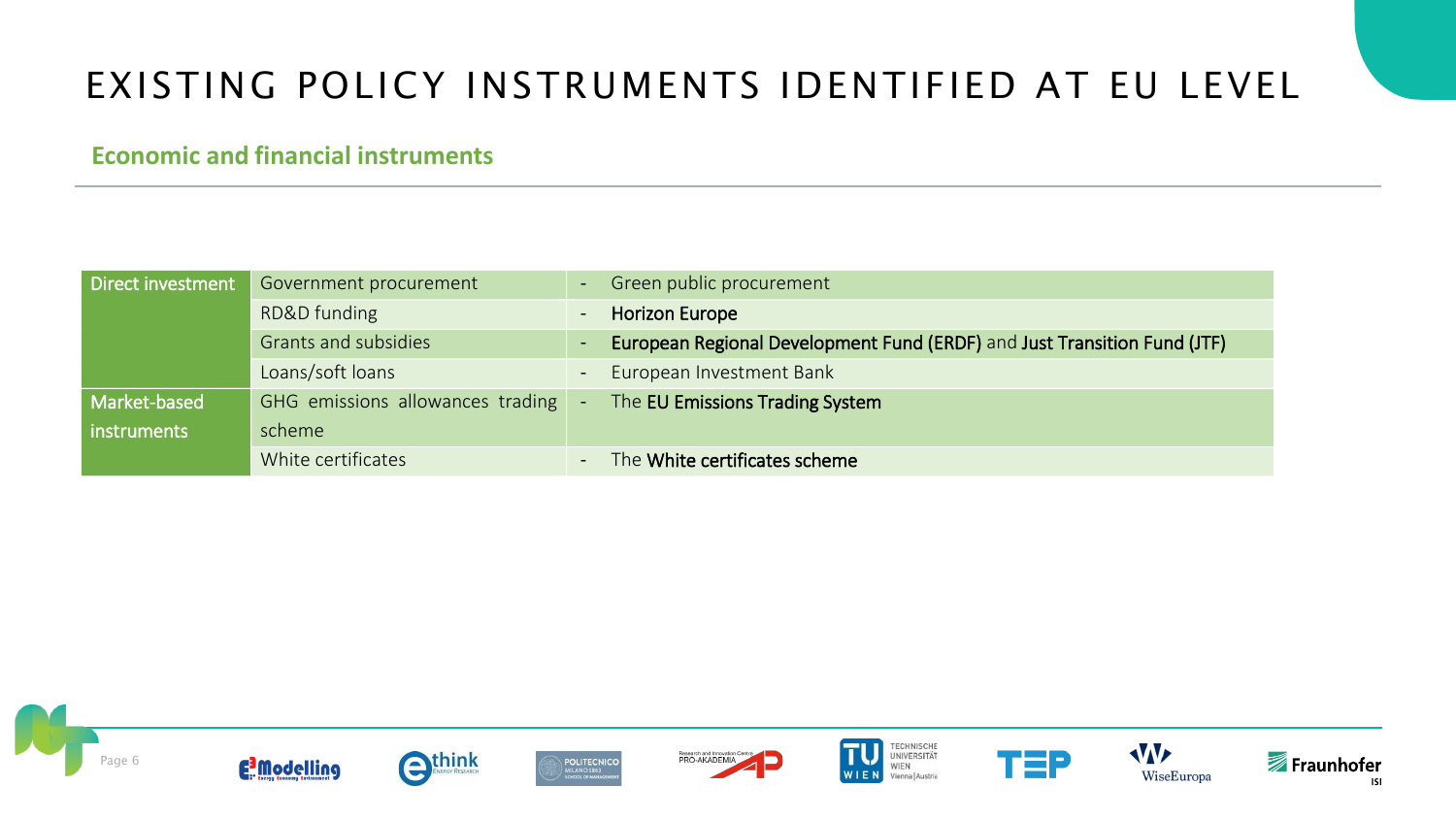## EXISTING POLICY INSTRUMENTS IDENTIFIED AT EU LEVEL

#### **Soft instruments**

| Performance labels | Endorsement label               | Energy Label, CE marking, WEEE label                                          |  |  |  |
|--------------------|---------------------------------|-------------------------------------------------------------------------------|--|--|--|
| Voluntary          | <b>Negotiated Agreements</b>    | Bio-based Industries Joint Undertaking                                        |  |  |  |
| approaches         | (Public-private sector)         | Fuel Cells and Hydrogen Joint Undertaking<br>$\Delta \phi$                    |  |  |  |
|                    |                                 | - Sustainable Process Industry through Resource and Energy Efficiency (SPIRE) |  |  |  |
|                    |                                 | European Technology and Innovation Platforms (ETIPs)                          |  |  |  |
|                    | <b>Public Voluntary Schemes</b> | - Green public procurement                                                    |  |  |  |
|                    | Unilateral Commitments          | - The Ecolabel                                                                |  |  |  |
|                    | (Private sector)                | - The Circular Plastic Alliance                                               |  |  |  |

















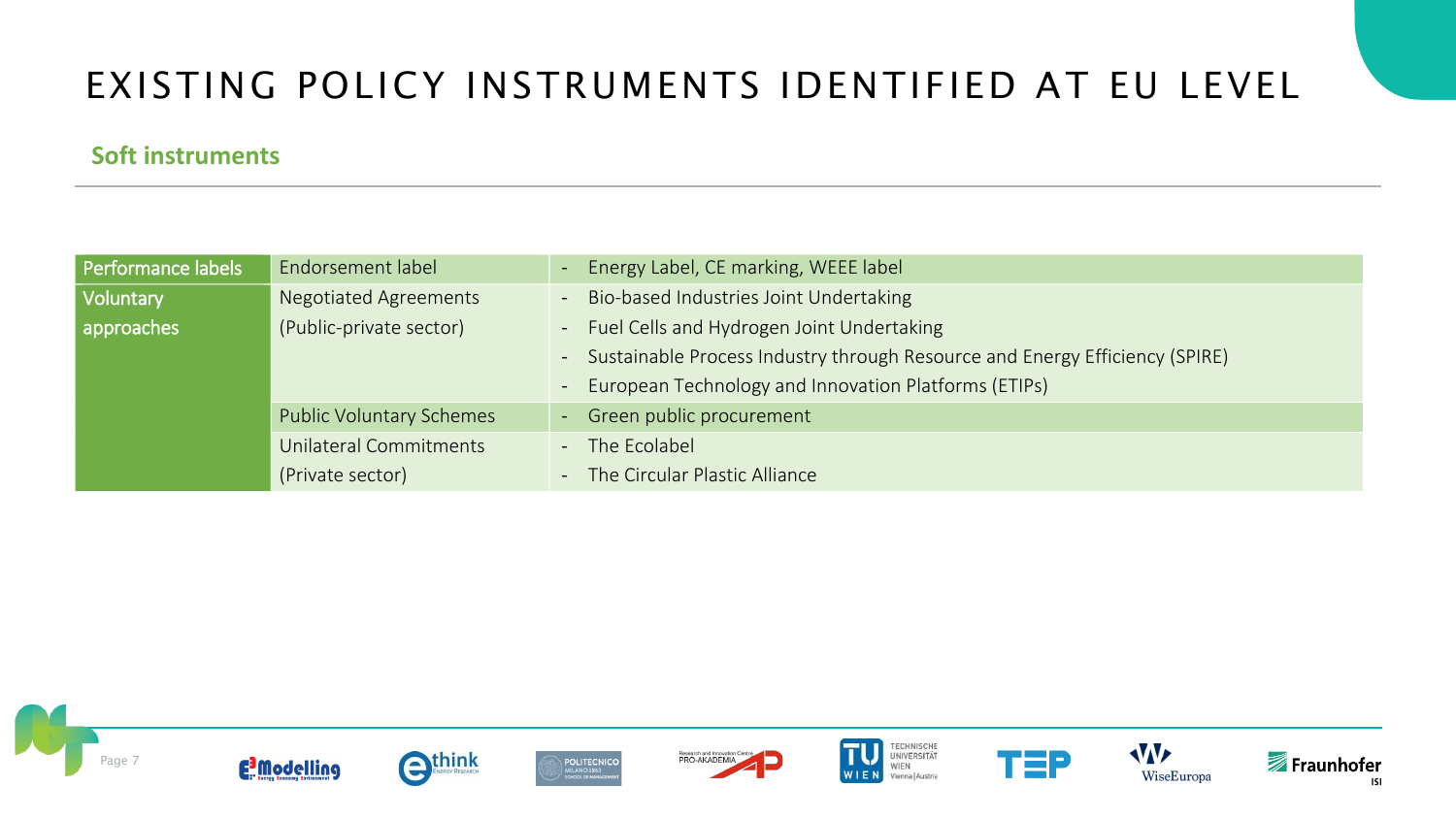#### **Regulations**

| Codes/     | Product   | - Introduction of new product standards based on a Life Cycle Assessment (or similar)                                                |
|------------|-----------|--------------------------------------------------------------------------------------------------------------------------------------|
| standards/ | standards | - Industry-led industrial symbiosis reporting and certification system                                                               |
| mandates   |           | - Circular Electronics Initiative, common charger solution, and reward systems to return old devices                                 |
|            |           | - New regulations on batteries                                                                                                       |
|            |           | - New regulations of waste oils                                                                                                      |
|            |           |                                                                                                                                      |
|            | Sectoral  | - Review of the Directive on the restriction of the use of certain hazardous substances in electrical and electronic equipment       |
|            | standards | - New regulations on end-of-life vehicles                                                                                            |
|            |           | - Review of regulations on packaging (reduction of overpackaging)                                                                    |
|            |           | Restriction of intentionally added microplasticsc and measures on unintentional release of microplastics<br>$\overline{\phantom{a}}$ |
|            |           | Policy framework for bio-based plastics and biodegradable or compostable plastics                                                    |
|            |           | <b>EU Strategy for Textiles</b>                                                                                                      |
|            |           | - EU-wide harmonised model for separate collection of waste and labelling to facilitate separate collection                          |
|            |           | - Scoping the development of further EU-wide end-of-waste and by-product criteria                                                    |
|            |           | - Revision of the rules on waste shipments                                                                                           |
|            |           | Regulatory framework for the certification of carbon removals<br>$ \,$                                                               |
|            |           | - Leading efforts towards reaching a global agreement on plastics                                                                    |
|            |           | Proposing a Global Circular Economy Alliance                                                                                         |
|            |           | - Mainstreaming circular economy objectives in free trade agreements and in EU external policy funding instruments                   |













ī





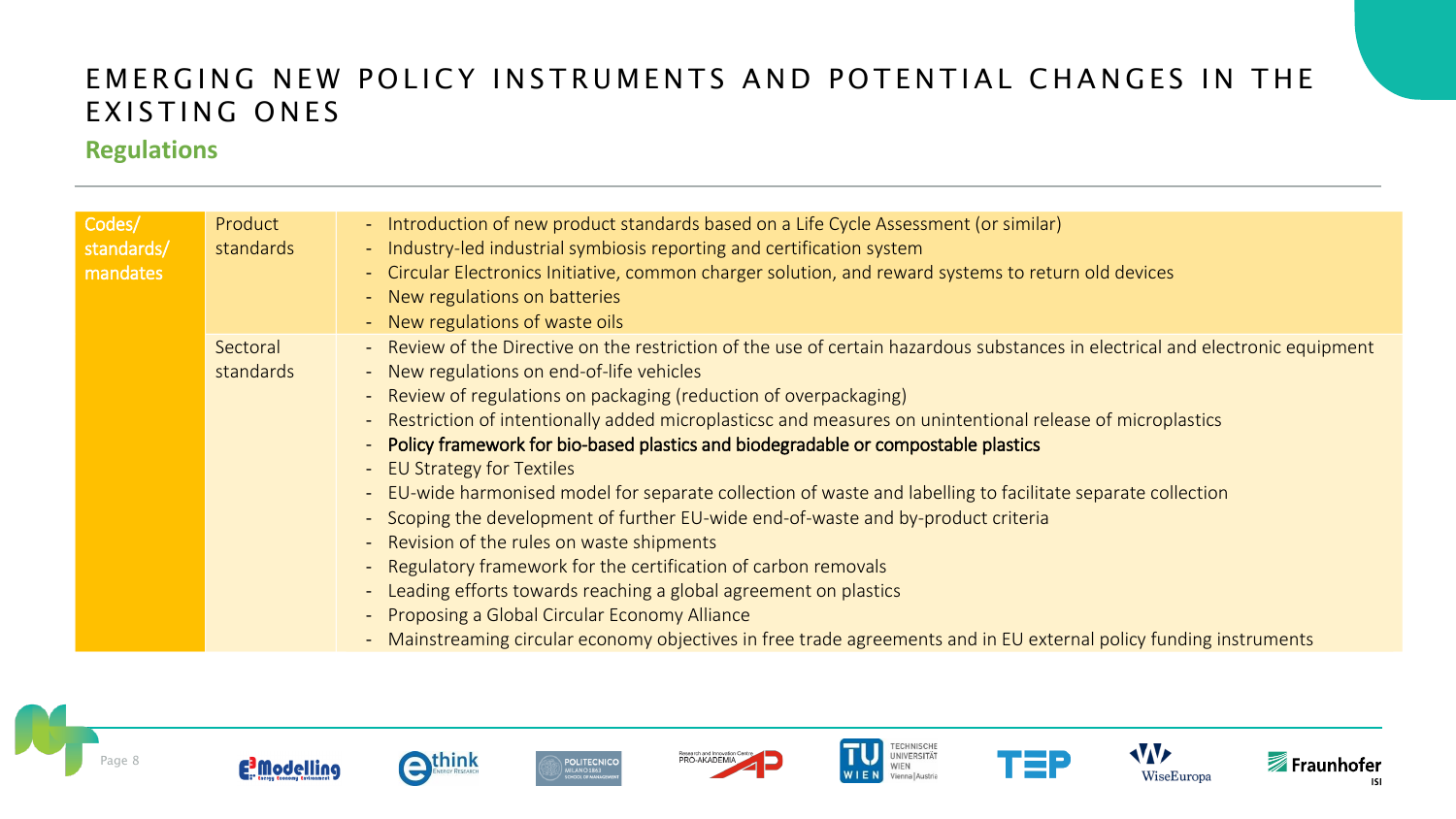#### **Regulations**

| Codes/<br>standards/<br>mandates | Building/grid<br>codes and<br>standards | - EPBD: Long-term renovation strategies<br>- Strategy for a Sustainable Built Environment                                                                                                                                                                                                                                                       |
|----------------------------------|-----------------------------------------|-------------------------------------------------------------------------------------------------------------------------------------------------------------------------------------------------------------------------------------------------------------------------------------------------------------------------------------------------|
|                                  | <b>Auditing</b>                         | - Obligation for large companies to perform energy / sustainability audits on regular basis<br>- Methodologies to track and minimise the presence of substances of concerning recycled materials<br>- Updating the Circular Economy Monitoring Framework (include indicators on resource use, including consumption and<br>material footprints) |
| Obligation<br>schemes/quotas     | Obligation<br>schemes                   | - Introduction of mandatory shares of recycled plastic content in certain products<br>- Waste reduction targets for specific streams<br>- REDII proposal – new obligations for industry                                                                                                                                                         |
| Other regulation                 |                                         | - Roadmap to a Resource Efficient Europe<br>- Sustainable product policy initiative<br>- Measures establishing a new "right to repair"                                                                                                                                                                                                          |













T





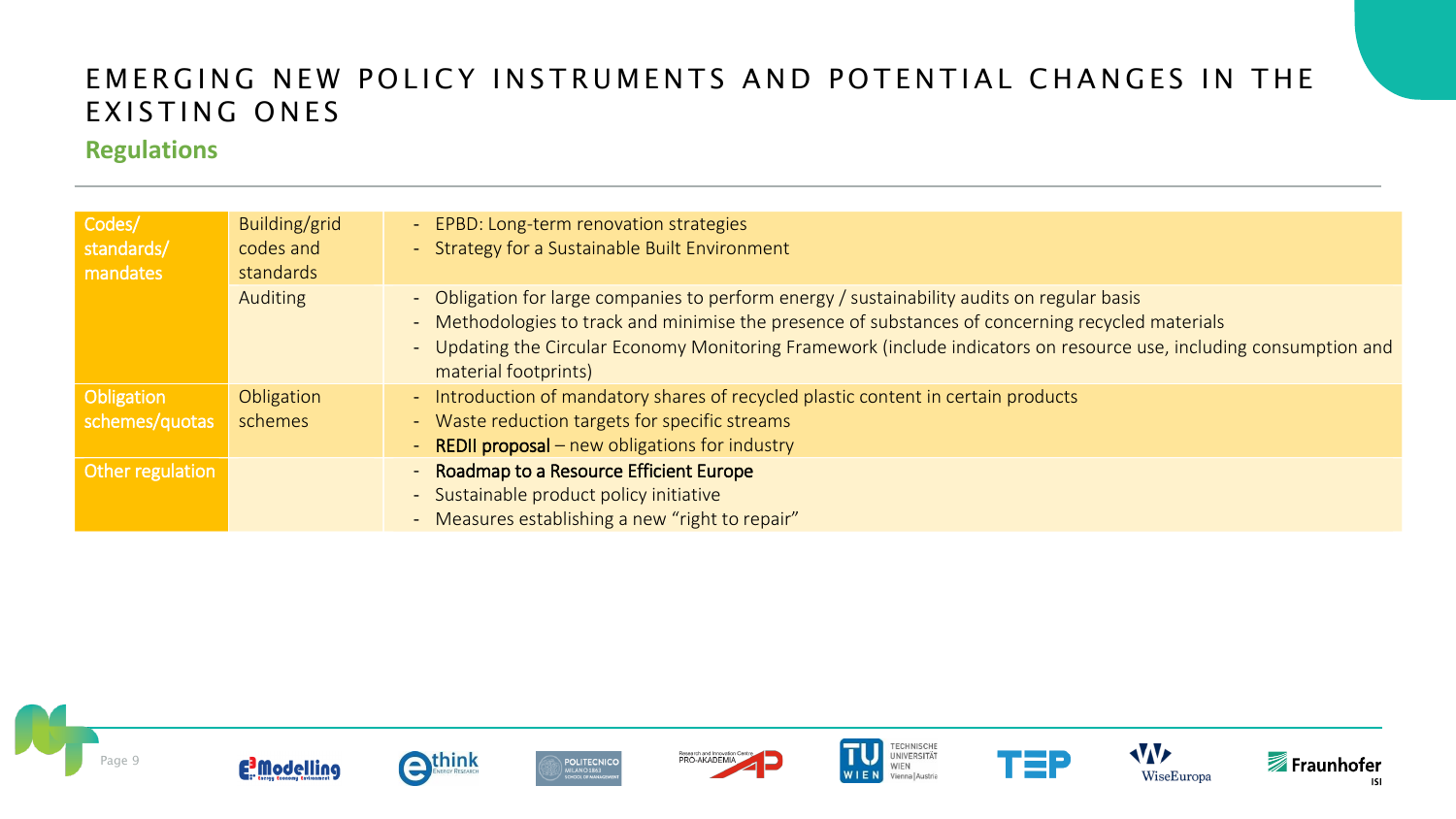#### **Economic and financial instruments**

| <b>Direct</b><br>investment           | Government<br>procurement                            | - Green public procurement become obligatory                                     |
|---------------------------------------|------------------------------------------------------|----------------------------------------------------------------------------------|
|                                       | <b>Grants and subsidies</b>                          | - Revision of the guidelines on state aid in the field of environment and energy |
| Market-based<br>instruments           | <b>GHG emissions</b><br>allowances trading<br>scheme | - Review of the Industrial Emissions Directive                                   |
| <b>Fiscal/financial</b><br>incentives | <b>Tariffs</b>                                       | - Carbon Border Adjustment Mechanism                                             |
|                                       | Taxes-tax<br>relief/exemption                        | - Energy Taxation Directive<br>- Green claims                                    |





WIEN





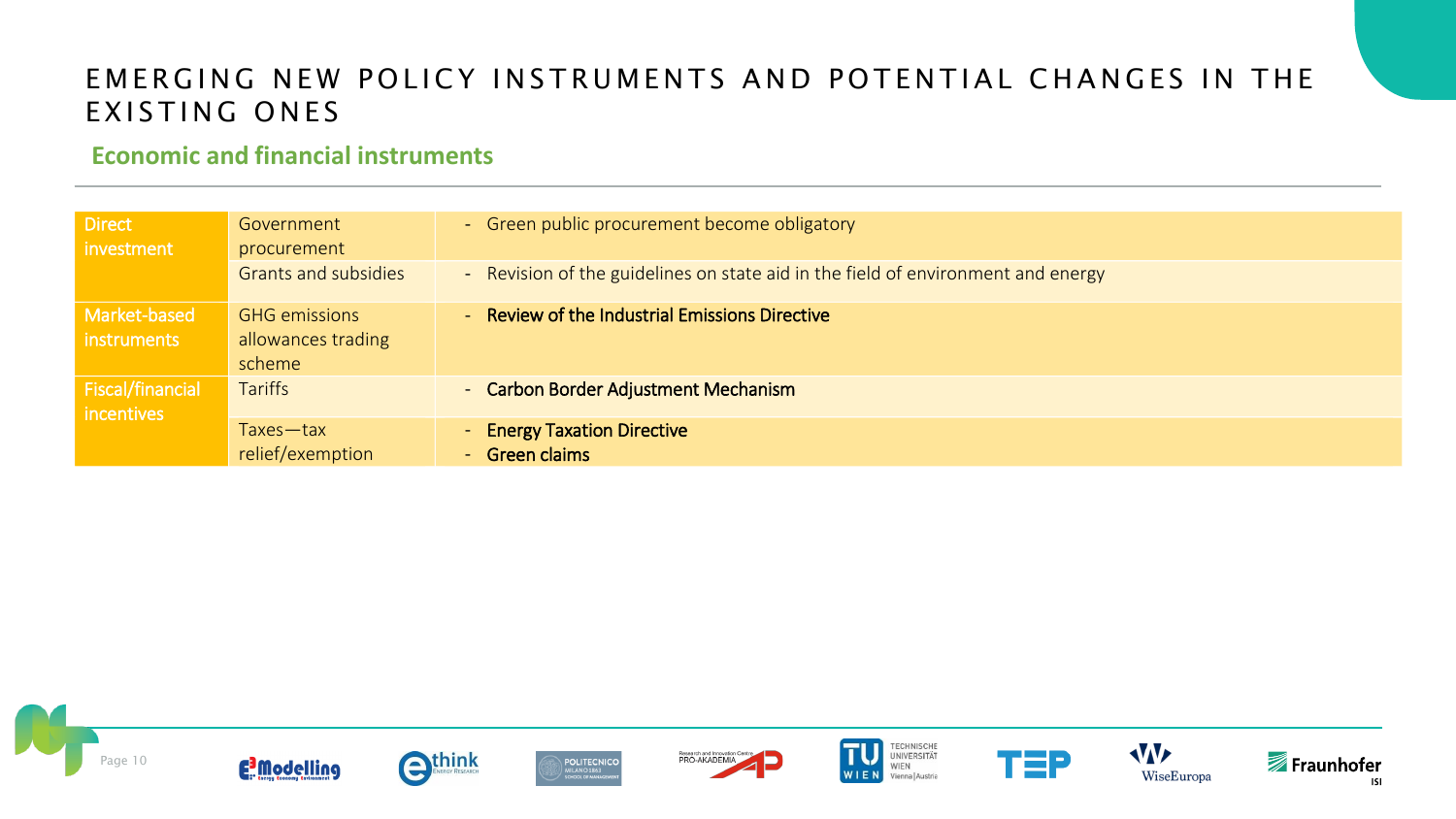#### **Soft instruments**

| <b>Performance labels</b><br>Endorsement<br>label | - LCA Certificate being obligatory for products<br>• Harmonised information systems for the presence of substances of concern |
|---------------------------------------------------|-------------------------------------------------------------------------------------------------------------------------------|
|---------------------------------------------------|-------------------------------------------------------------------------------------------------------------------------------|

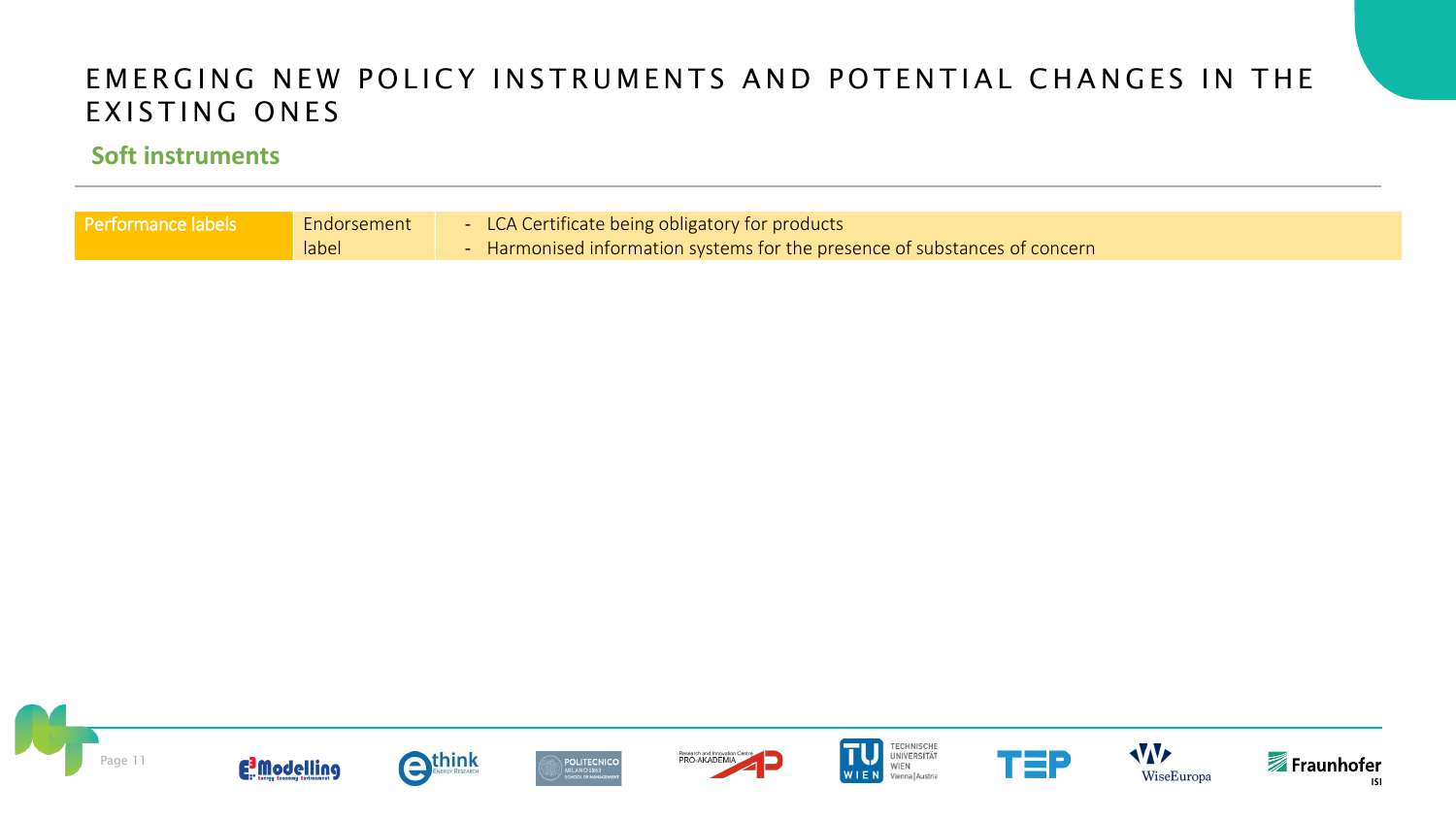### POLICIES – RELEVANCE FOR THE CONSTRUCTION SECTOR

#### Waste framework directive **Example 2018** Ecodesign



- integration of environmental considerations into the product and service design and development
- Lifecycle: source, transport, manufacture, packaging, distribution, use, end of life
- Resources: materials, energy, water, waste, pollution, social issues

Source: https://ec.europa.eu/environment/topics/waste-and-recycling/waste-framework-directive\_en



**F**<sup>3</sup>Modelling







**TECHNISCHE** UNIVERSITÄT WIEN Vienna | Austria





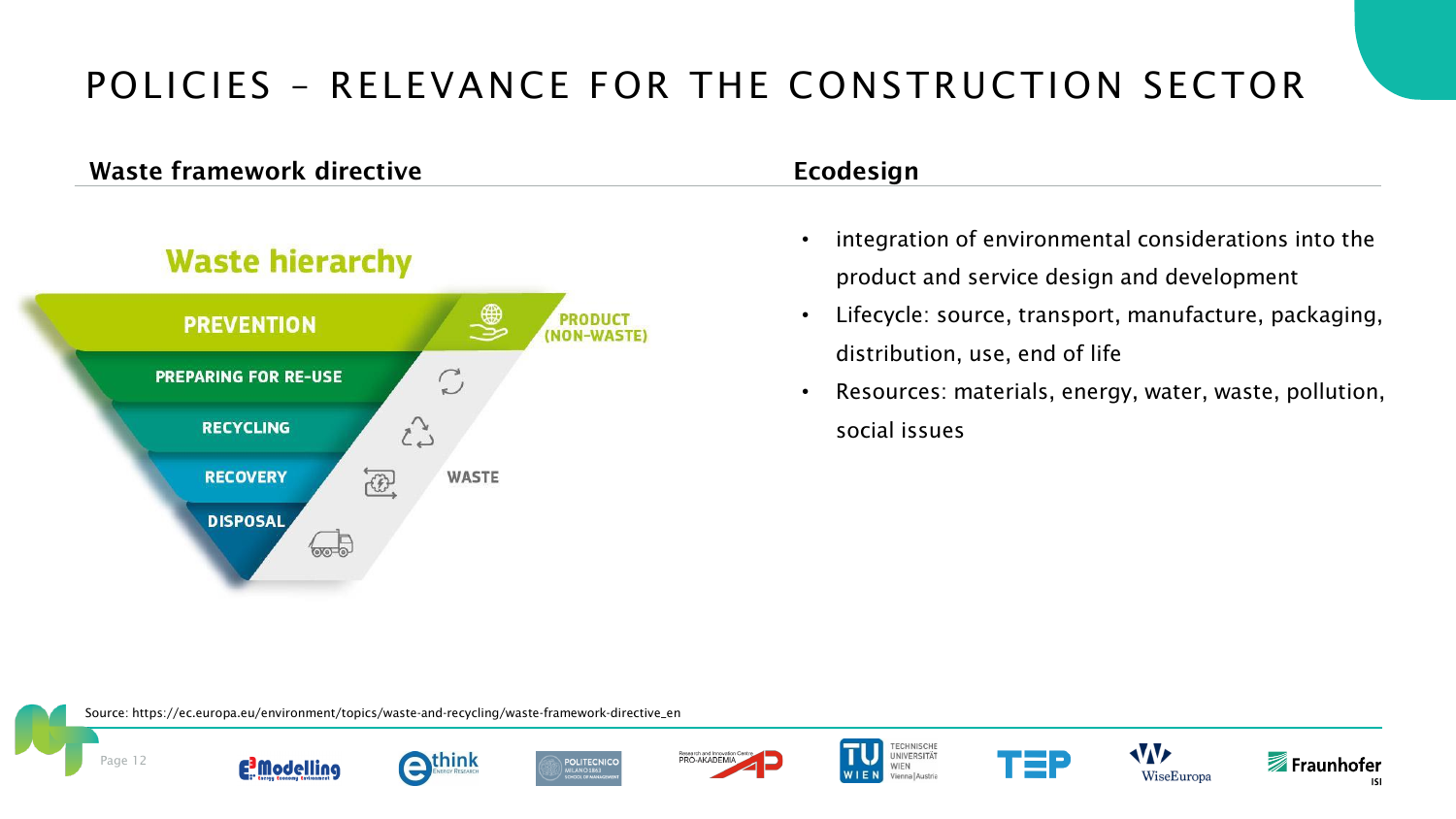### POLICIES – RELEVANCE FOR THE CONSTRUCTION SECTOR

#### Carbon Border Adjustment Mechanism Energy taxation



- Fuel tax based on the energy content and environmental performance
- No exemptions for fossil fuels used for home heating
- Termination of excise duty exemptions for fuels used in aviation and maritime

#### #EUGreenDeal



Source: https://ec.europa.eu/taxation\_customs/green-taxation-0/carbon-border-adjustment-mechanism\_en

















![](_page_12_Picture_18.jpeg)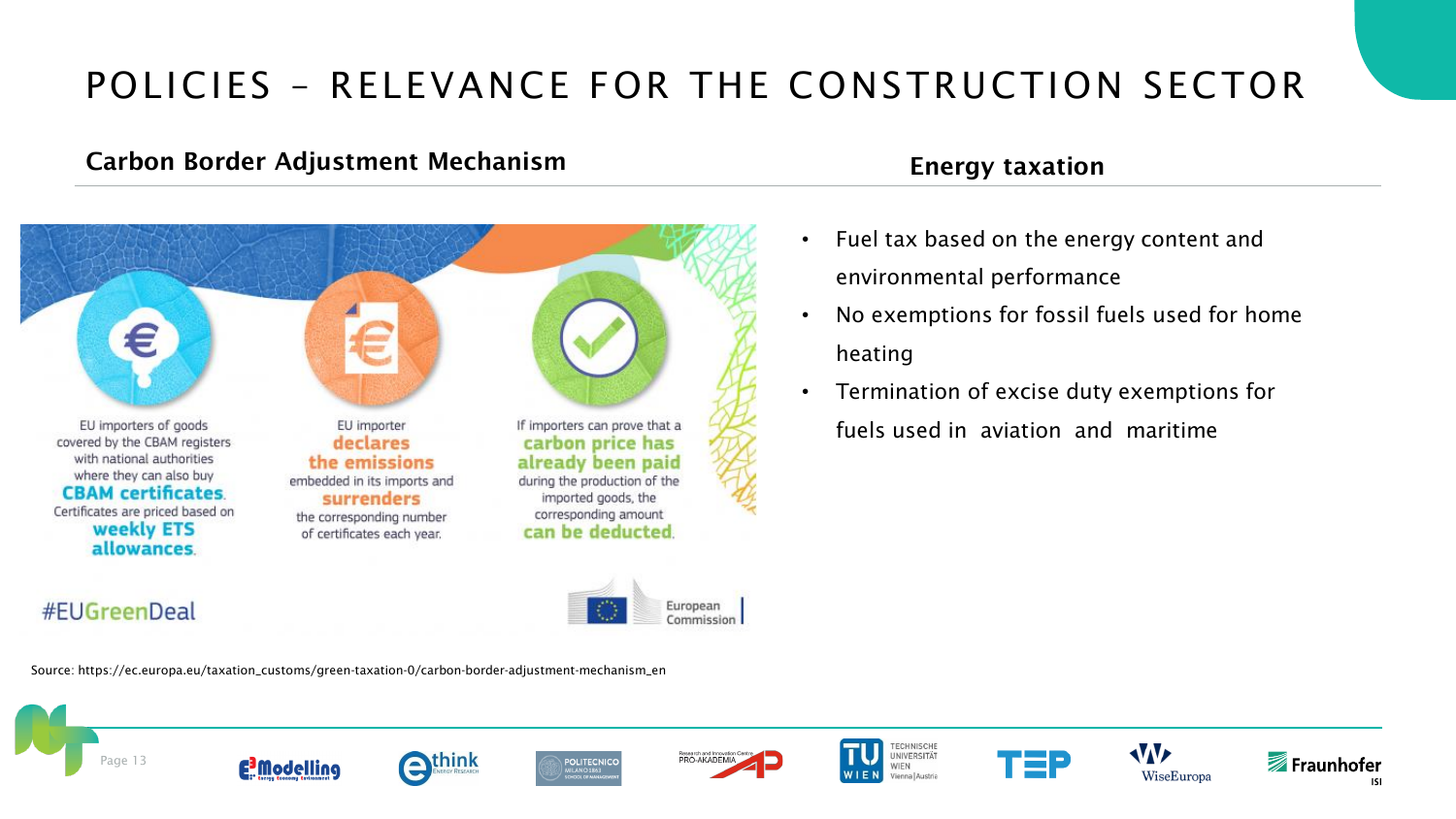# STAKEHOLDERS

| <b>DG Environment</b>                                                        | <b>DG Clima</b>                                                                                                                                                                                                                                           | <b>DG Energy</b>                                                                                                                                                                                                                      | <b>DG Grow</b>                     | <b>DG RTD</b>                                                                                                  | <b>DG REGIO</b>                                                                  |
|------------------------------------------------------------------------------|-----------------------------------------------------------------------------------------------------------------------------------------------------------------------------------------------------------------------------------------------------------|---------------------------------------------------------------------------------------------------------------------------------------------------------------------------------------------------------------------------------------|------------------------------------|----------------------------------------------------------------------------------------------------------------|----------------------------------------------------------------------------------|
| · Eco-design Directive,<br>Waste Framework<br>Directive                      | · Energy performance of<br>$·$ EU ETS<br>· Energy Labelling<br>· Horizon Europe<br>buildings directive<br>Regulation<br>· Bio-based Industries<br><b>Effort Sharing</b><br>· Energy Labelling<br>· Harmonised European<br>Regulation<br>Joint Undertaking | · European Regional<br>Development Fund                                                                                                                                                                                               |                                    |                                                                                                                |                                                                                  |
| $-COM(2018)29 - a$<br>monitoring framework                                   | <b>LULUCF</b>                                                                                                                                                                                                                                             | Regulation<br>· Internal energy market                                                                                                                                                                                                | Standards<br>Construction Products | . Fuel Cells and Hydrogen<br>Joint Undertaking<br>· European Technology<br>and Innovation Platforms<br>(ETIPs) |                                                                                  |
| for the circular economy<br>· Directive on the landfill                      |                                                                                                                                                                                                                                                           | Regulation<br>· Energy Union<br>· Public Procurement<br>· Clean energy package<br>Strategy<br>· White certificates<br>· Raw Materials Initiative<br>· Just Transition Fund<br>$\cdot$ CE marking<br><b>Circular Plastics Alliance</b> |                                    |                                                                                                                | <b>DG JUST</b>                                                                   |
| of waste<br>Directive on packaging<br>and packaging waste,                   |                                                                                                                                                                                                                                                           |                                                                                                                                                                                                                                       |                                    |                                                                                                                | General product safety<br>directive                                              |
| Directive 2018/849<br>· EU action plan for the                               |                                                                                                                                                                                                                                                           |                                                                                                                                                                                                                                       |                                    |                                                                                                                |                                                                                  |
| Circular Economy<br>· Roadmap to a Resource<br><b>Efficient Europe</b>       |                                                                                                                                                                                                                                                           |                                                                                                                                                                                                                                       |                                    |                                                                                                                | <b>DG TAXUD</b>                                                                  |
| Strategy for Plastics<br>$\cdot$ Green public<br>procurement<br>· WEEE label |                                                                                                                                                                                                                                                           |                                                                                                                                                                                                                                       |                                    |                                                                                                                | Carbon Border<br>Adjustment Mechanism<br>and Energy Taxation<br><b>Directive</b> |

![](_page_13_Picture_2.jpeg)

![](_page_13_Picture_3.jpeg)

![](_page_13_Picture_4.jpeg)

![](_page_13_Picture_5.jpeg)

![](_page_13_Picture_6.jpeg)

![](_page_13_Picture_7.jpeg)

![](_page_13_Picture_8.jpeg)

![](_page_13_Picture_9.jpeg)

WiseEuropa

![](_page_13_Picture_10.jpeg)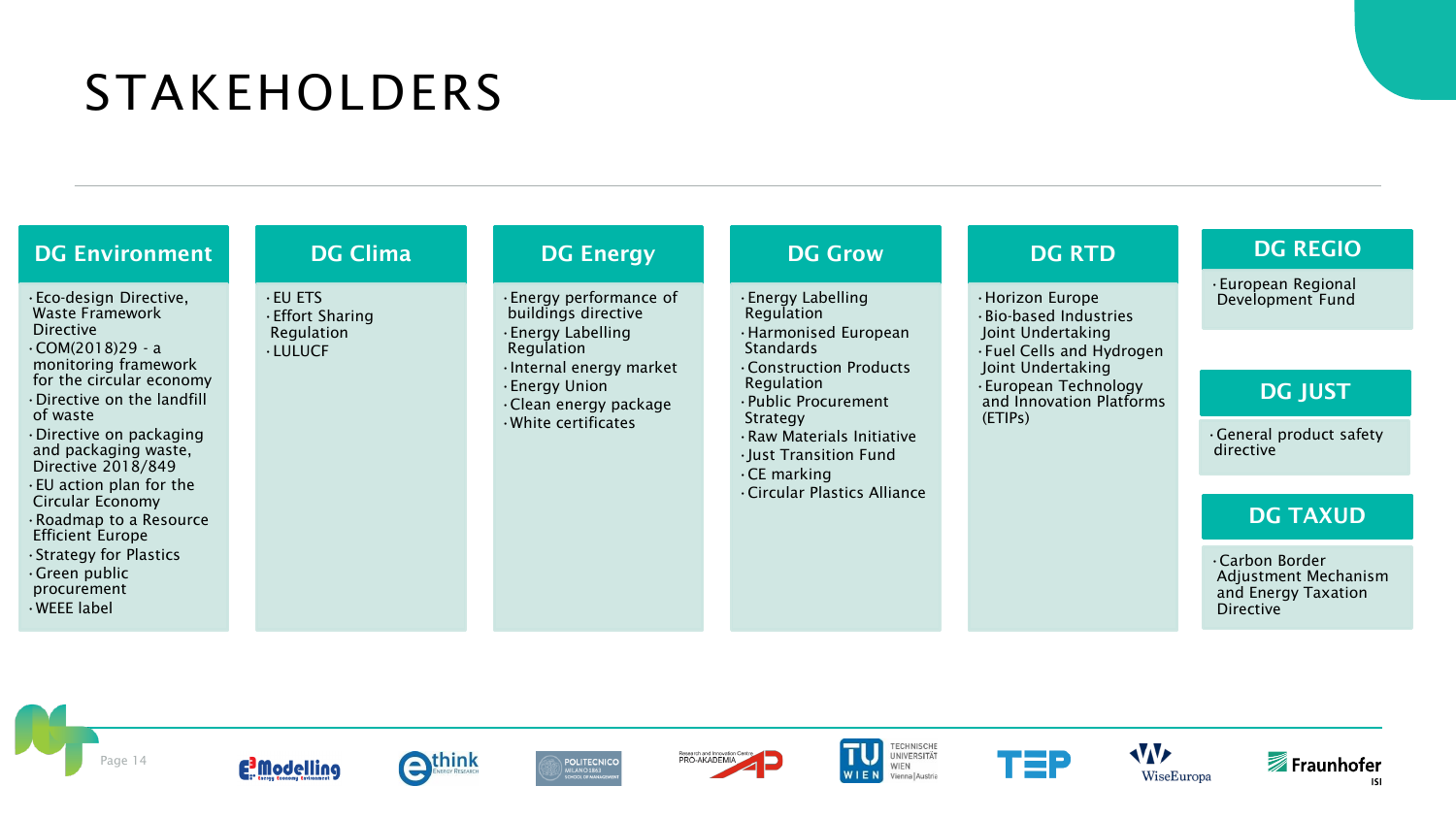# STAKEHOLDERS NEEDS – INSIGHTS FROM INTERVIEWS

- Energy demand models as a useful tool supporting designing new policy instruments:
	- analysis of cross-sectoral measures and instruments
	- new energy sources (e.g. hydrogen)
	- ◼ interlinkages between sectors and players
- Detailed results for modelling policies dedicated to specific industry sectors are needed
- Financial aspects:
	- ◼ costs (both OPEX and CAPEX) of policy instruments implementation
	- optimal financial mix (private/ public sources) for delivering given goals
- Models documentation:
	- Better understanding of models limitations, assumptions done and uncertainty levels
	- ◼ Comparison of models developed by different teams should be available
	- Interoperability and transposing datasets between models

![](_page_14_Picture_13.jpeg)

![](_page_14_Picture_14.jpeg)

![](_page_14_Picture_15.jpeg)

![](_page_14_Picture_16.jpeg)

![](_page_14_Picture_17.jpeg)

![](_page_14_Picture_18.jpeg)

![](_page_14_Picture_19.jpeg)

![](_page_14_Picture_20.jpeg)